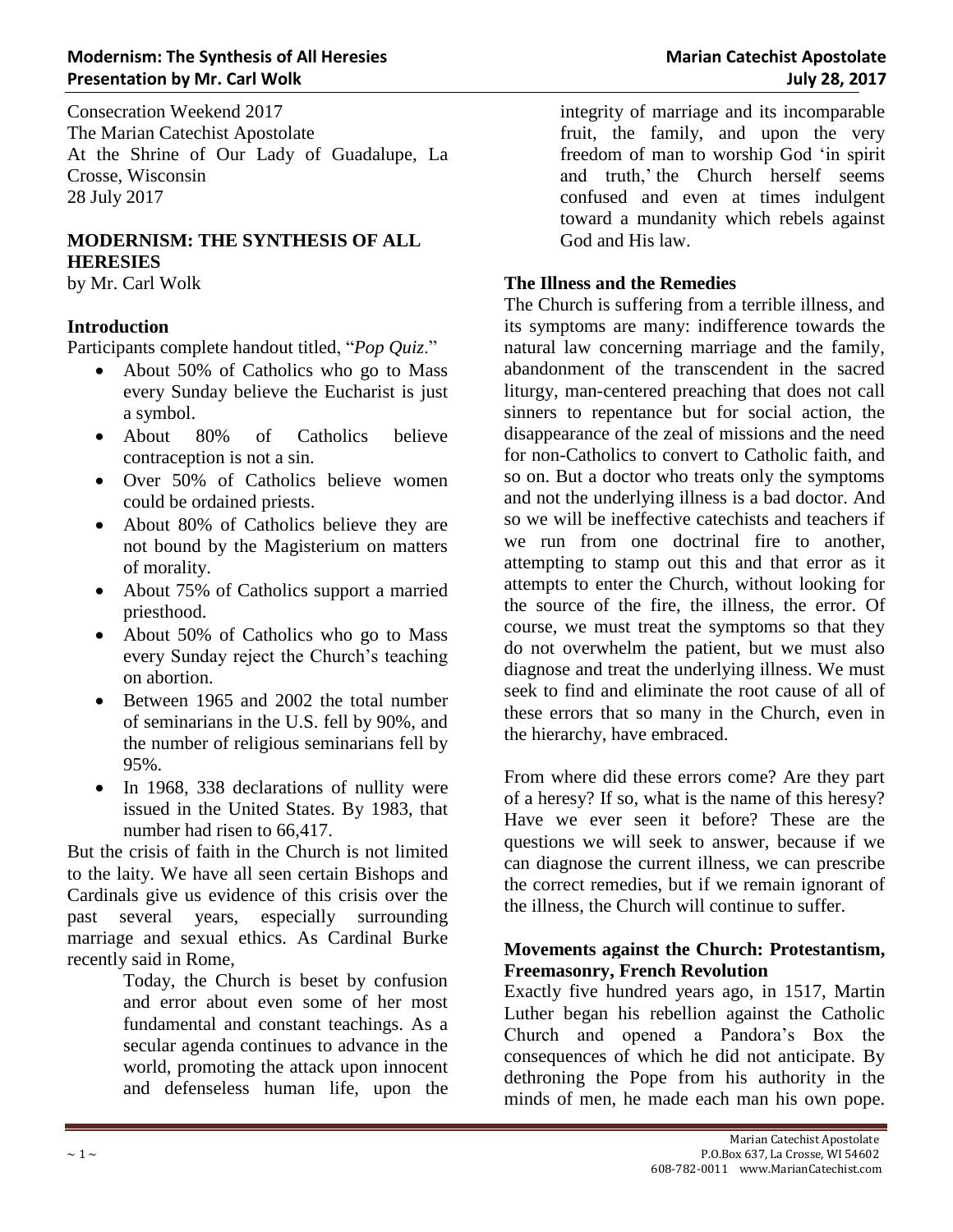Each might look at the Bible and come to his own conclusions about its meaning. At first, this simply meant the rise of Protestantism and the creation of a new heresy and schism, but within two centuries, Protestantism began to devolve in many intellectual circles into apostasy – a total rejection of the Christian Faith. Sometimes, this took the form of outright atheism or pantheism. Other times, this took the form of a liberal Protestantism that denied the divinity of Christ. During this age of the so-called Enlightenment in the late 16 and 1700s, Christendom saw break upon its shores a threat never yet seen – the outright denial of the entirety of the Christian faith. It was during this time that Voltaire wrote such things as:

The Christian religion is an infamous religion, an abominable hydra which must be destroyed by a thousand invisible hands. It is necessary that the philosophers should course through the streets to destroy it as missionaries course over the earth to propagate it. They ought to dare all things, risk all things, even to be burned, in order to destroy it. Let us crush the wretch! Crush the wretch!

And the wretch to Voltaire was Jesus Christ.

And exactly 300 years ago, in 1717, the first lodge of Freemasonry was founded in London. During the course of the following centuries, the Freemasons would seek to undermine Christianity throughout Europe and even infiltrate the Catholic Church.

The radical 1700s finally erupted in the French Revolution, when countless lay faithful and clergy were martyred for fidelity to the Roman Catholic Church. In the Vendee, General Westermann slaughtered 300,000 Catholics who refused to lay down their arms in defense of God and King. In the Cathedral of Notre Dame, a profligate woman symbolizing Reason was enthroned and venerated in the sanctuary. And in Rome, Pope Pius VI was arrested and exiled to France, where he died a martyr. Denied Christian burial, he was buried as "*Citizen Bramschi, exercising the profession of Pontiff*."

Eventually, the French Revolution would begin to eat its own, and the First Republic ended with the rise of Napoleon. But this was not the end of the Modern revolt against the Church; it was only the beginning. Over the course of the  $19<sup>th</sup>$  century, even darker philosophies would take rise, especially in Germany, as relativism, nihilism, and Marxism took to the scene. While the full political realization of these ideas would have to wait until World War 1 and the Russian Revolution in 1917, the influence of what Pope St. Pius X would call the enemies of the Church made itself known within the Catholic Church even from the beginnings of the 1800s.

Of this age, Pope Gregory XVI wrote in 1832,

Depravity exults; science is impudent; liberty, dissolute. The holiness of the sacred is despised; the majesty of divine worship is not only disapproved by evil men, but defiled and held up to ridicule. Hence sound doctrine is perverted and errors of all kinds spread boldly....We see the destruction of public order, the fall of principalities and the overturning of all legitimate power approaching. Indeed this great mass of calamities had its inception in the heretical societies and sects in which all that is sacrilegious, infamous and blasphemous has gathered as bilge water in a ship's hold, a congealed mass of all filth.

He is talking about heretical societies and sects, things like Freemasonry.

He especially condemned and fought against the errors of liberalism and the separation of Church and State.

#### **Pius IX and Compromise**

In 1846, Gregory XVI died and the conclave elected the "liberal" candidate, who would take the name Pius IX. Initially making compromise after compromise with the liberals and radicals in central Italy, where he governed over the Papal States. He eventually was forced to flee Rome in a carriage, and in February, 1849, a Roman Republic was declared in Italy. The Leftists lit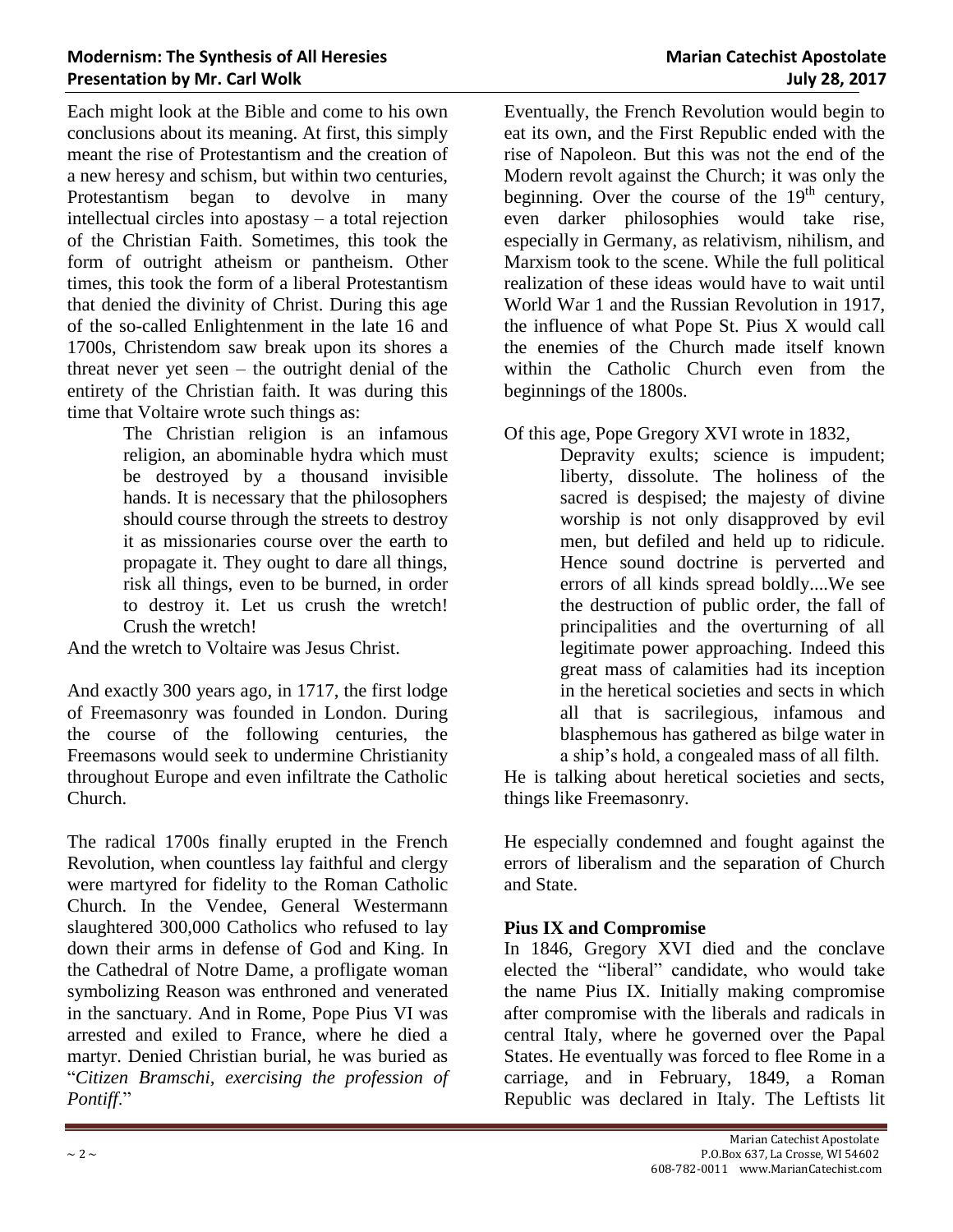fireworks on Good Friday and staged a victory celebration over St. Peter's grave on Easter Sunday. Churches were seized and turned into dance halls and stables, and priests were murdered. After France helped to end the revolutionary government, and Pius IX returned to Rome, he returned a changed man, a changed Pope. There would be no more compromise, because he understood that compromise with the spirit of the French Revolution is compromise with the Devil.

#### **Syllabus of Errors**

Bl. Pius IX's firm, Magisterial rejection of modern errors is best summarized by the final condemned proposition of the *Syllabus of Errors*, promulgated in 1864: "The Roman Pontiff can, and ought to, reconcile himself and come to terms with progress, liberalism and modern civilization." Other errors condemned in the *Syllabus of Errors* include:

- 1. pantheism (which identifies God with nature, especially with man),
- 2. naturalism (which denies the existence of the supernatural),
- 3. rationalism (which denies the possibility of faith),
- 4. indifferentism (which teaches that all religions are paths to God),
- 5. communism,
- 6. secret societies (especially Freemasonry),
- 7. rejection of the authority of the Pope,
- 8. divorce, and
- 9. liberalism (the separation of Church and State).

Let's look at the Pop Quiz. Tally up all the propositions that you said were "true." All twelve statements are false. They were taken from the *Syllabus of Errors*. These are Modernist errors but the term "Modernism" is not yet used; it is first used by Pius X, two Pontificates later.

# **First Vatican Council – Convened to Condemn Modern Errors**

In 1869, he convened the First Vatican Council, whose purpose was to be what the Council of Trent was to Protestantism. Vatican I was supposed to be the Ecumenical Council condemning modern errors that were seizing hold of the minds of laity and clerics alike. Fifty-one draft decrees were prepared to systematically condemn modern errors, but the day after the second decree of the fifty-one was promulgated (defining papal infallibility), Prussia declared war on France, which would lead quickly to the premature end of the Council. Napoleon III had troops in Rome to protect the Pope from the radicals in Italy; he now had to remove his troops. Rome was no longer protected against the radicals therefore, Pius IX sent all the Bishops home. The great Council against modernity was cut short, barely making it out of the gate. And the waves would continue to batter the Church.

## **The First Target – Sacred Scripture, historical truth doubted**

In 1878, Bl. Pius IX died, after having served Christ as the second-longest reigning Pope in history, after St. Peter himself. His successor Pope Leo XIII would be the fourth longest reigning Pope. Between the two of them, they will reign from 1846 to 1903, thus, they had a huge influence over the governance of the Church.

Pope Leo XIII continued the work of Pius IX, turning especially to defend the Faith against a movement within scriptural studies that would doubt the inspiration and infallibility of the Sacred Scriptures. The collected assortment of modern errors that Pius IX so completely condemned was beginning to congeal into a heretical movement within the Catholic Church, and the first target of this movement were the Scriptures. Their historical truth was doubted in the name of science and reason, and Our Lord was beginning to be portrayed as a mere man. While condemning these trends in the realm of Sacred Scripture, he was promoting Thomism (theology taught in the tradition of St. Thomas Aquinas) in the seminaries. He also wrote his famous encyclical *Rerum Novarum*, warning both against the unbridled greed during the Industrial Revolution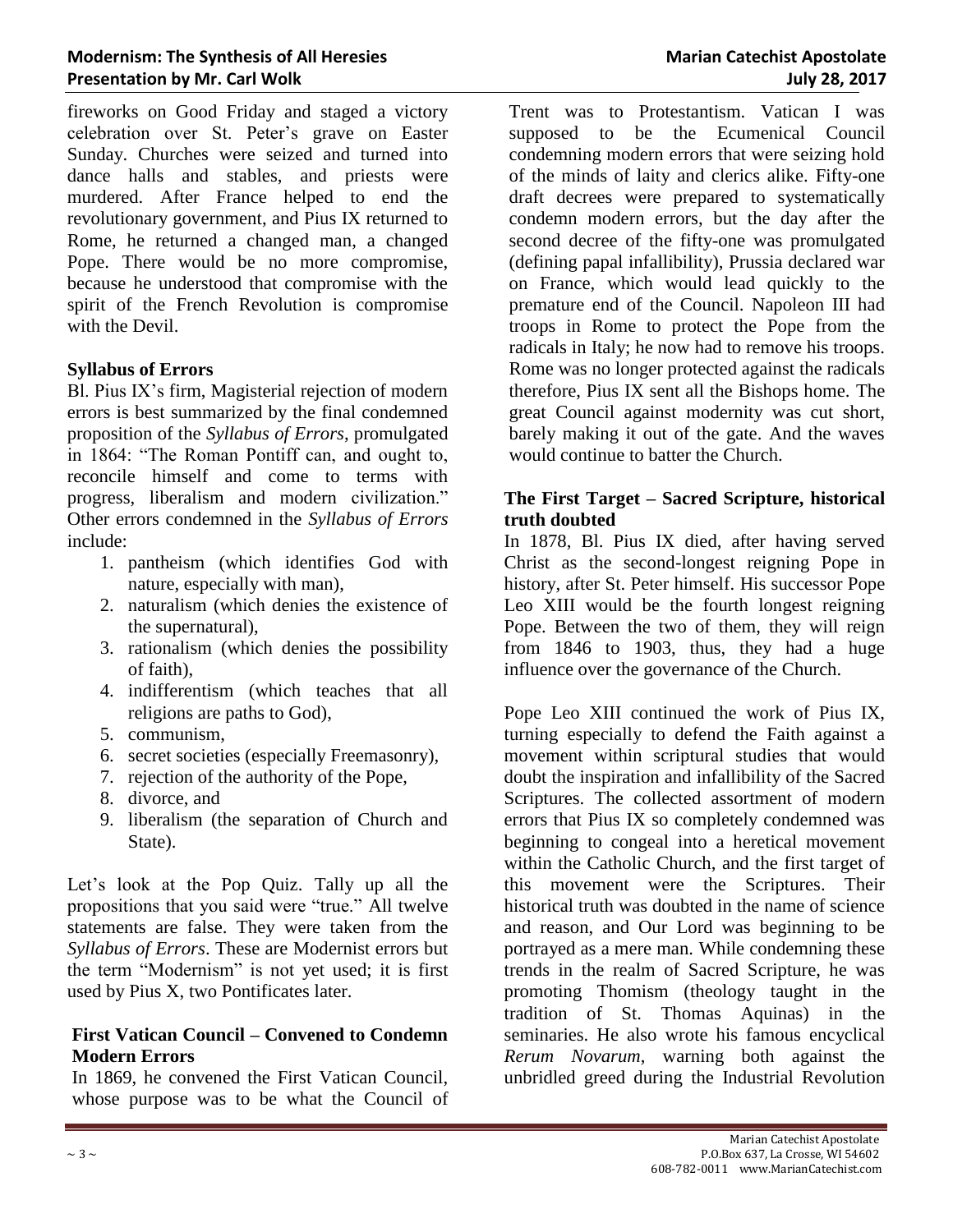and the inherent evil of socialism and communism.

#### **Pius X – He names and fights against the Heresy of Modernism**

In 1903, Leo XIII died, even while the storm within the Church continued to gain strength. After his elevation to the see of St. Peter, Pope St. Pius X in 1903 promulgated his opening encyclical, *E Supremi*, in which he diagnosed the evils of his day. He says,

Then again, to omit other motives, We were terrified beyond all else by the disastrous state of human society today. For who can fail to see that society is at the present time, more than in any past age, suffering from a terrible and deep rooted malady which, developing every day and eating into its inmost being, is dragging it to destruction? You understand, Venerable Brethren, what this disease is - apostasy from God... When all this is considered there is good reason to fear lest this great perversity may be as it were a foretaste, and perhaps the beginning of those evils which are reserved for the last days; and that there may be already in the world the "Son of Perdition" [the Antichrist] of whom the Apostle speaks (II. *Thess*. ii., 3). Such, in truth, is the audacity and the wrath employed everywhere in persecuting religion, in combating the dogmas of the faith, in brazen effort to uproot and destroy all relations between man and the Divinity! While, on the other hand, and this according to the same apostle is the distinguishing mark of Antichrist, man has with infinite temerity put himself in the place of God, raising himself above all that is called God; in such wise that although he cannot utterly extinguish in himself all knowledge of God, he has contemned God's majesty and, as it were, made of the universe a temple wherein he himself is to be adored. "He sitteth in the temple of God, showing himself as if he were God" (II. *Thess*. ii., 2).

With this opening shot, Pope St. Pius X declared war on a heresy he would call *Modernism*, the synthesis of all heresies. He explicitly identifies it with the same errors condemned by Pius IX (in the *Syllabus of Errors*) and Leo XIII (especially those errors in Scripture studies). During his pontificate, he excommunicated leaders of Modernism and placed their books on the *Index of Forbidden Books*. He required all priests and teachers to take the *Oath Against Modernism*, and he set up diocesan vigilance committees to watch for Modernist tendencies within the dioceses. He also promulgated perhaps the most important encyclical of modern times: *Pascendi Dominici Gregis*, a systematic presentation and condemnation of the heresy of Modernism. It is to this document that we will now turn to understand the nature of this heresy.

He opens his encyclical with an explanation of the urgency of Catholic response. He writes,

That we should act without delay in this matter is made imperative especially by the fact that the partisans of error are to be sought not only among the Church's open enemies; but, what is to be most dreaded and deplored, in her very bosom, and are the more mischievous the less they keep in the open. We allude, Venerable Brethren, to many who belong to the Catholic laity, and what is much more sad, to the ranks of the priesthood itself, who, animated by a false zeal for the Church, lacking the solid safeguards of philosophy and theology, nay more, thoroughly imbued with the poisonous doctrines taught by the enemies of the Church, and lost to all sense of modesty, put themselves forward as reformers of the Church… (2)

He continues,

Hence, the danger is present almost in the very veins and heart of the Church, whose injury is the more certain from the very fact that their knowledge of her is more intimate. Moreover, they lay the ax not to the branches and shoots, but to the very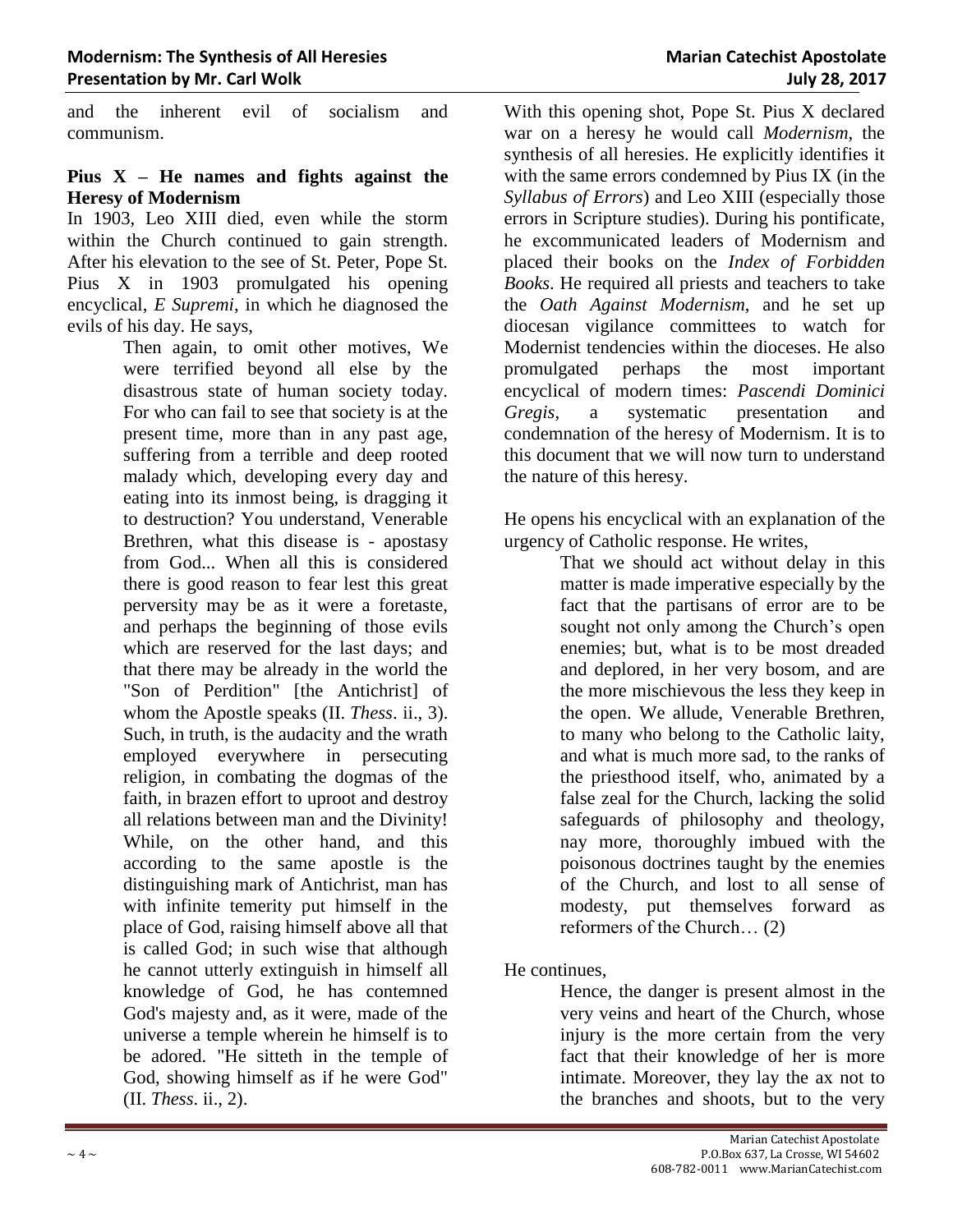root, that is, to the Faith and its deepest fibers. And once having struck the root of immortality, they proceed to diffuse poison through the whole tree, so that there is no part of Catholic truth which they leave untouched, none that they do not strive to corrupt.

So unlike other heresies this heresy will leave nothing alone. Think of the Arian heresy or the Nestorian heresy, heresies in the early Church, they denied certain things about Christ. There are other heresies that followed but they did not touch every single doctrine and aspect of Christianity. Protestantism did not do that, it left intact many things. Modernism leaves nothing intact.

He continues,

Further, none is more skillful, none more astute than they, in the employment of a thousand noxious devices; for they play the double part of rationalist and Catholic, and this so craftily that they easily lead the unwary into error; and audacity is their chief characteristic, there is no conclusion of any kind from which they shrink or which they do not thrust forward with pertinacity and assurance. (3)

# **Tenets of Modernism: Relativism, Progressivism and Pantheism**

The heresy of Modernism can be reduced to three tenets: *Relativism, Progressivism*, and *Pantheism*. First, we will turn to *Relativism*. For the Modernist, it is impossible to know God by divine revelation in the way we understand it. The Modernist believes that no one can truly know God Himself, only his impression of God. Thus, all the different religions of the world are looking at the same God, and seeing different aspects of Him. So, the Christian sees especially the mercy of God. Thus, the Christian religion is true for Christians. The Muslim sees especially the unity of God. Thus the Islamic religion is true for Muslims. The Hindu sees the plurality and diversity within God. Thus, the Hindu religion is true for Hindus. No religion is false, as long as it speaks to its adherents. All religions are therefore true and are paths to God-this is what the Modernists taught. In this vision, divine revelation of the One, Holy, Catholic, and Apostolic Church and the Faith that that Church teaches, which is revealed by God, which alone can save us from our sins holds no place. Truth, including religious truth, according to the Modernist, is relative to each individual. There is, therefore, no such thing as infallible dogma, because the Catholic Church has no unique hold on the truth. Now, I have to ask: Does this sound familiar? Do many Catholics today think of Catholicism as just one religion among many? Do many Catholics today believe they can dissent from the teachings of the Magisterium? Do many Catholics today think of the Church's teaching on contraception as a "ban" or a "policy" that can be changed, rather than a precept of the natural law? Do many Catholics succumb to sentimentalism concerning hard truths like the indissolubility of marriage? Do many Catholics today believe that all religions are true and are paths to God?

However, there is one condition, according to the Modernists, for a religion to be true, and that is for it to speak to and be relevant to its adherents. This is the second tenet – we might call it *progressivism*, or the need for modernization within the Church. This is where Modernism acquires its name. Now, according to the Modernists, a religion attached to hierarchy, the supernatural, miracles, and anything ancient or medieval cannot speak to modern man. Modern man requires a modern religion, infused with modern philosophy, and therefore, Catholicism must be modernized – changed, to suit the desires of modern man. I'll ask it again: Does this sound familiar? Do many Catholics believe that the Church must get with the times? Do we often hear that the Church is backwards and medieval? That it is authoritarian? That it is behind the times with regard to women's ordination, a married priesthood, contraception, divorce, and so on?

The third tenet is *pantheism*, the identification of the world, and especially of man, with God.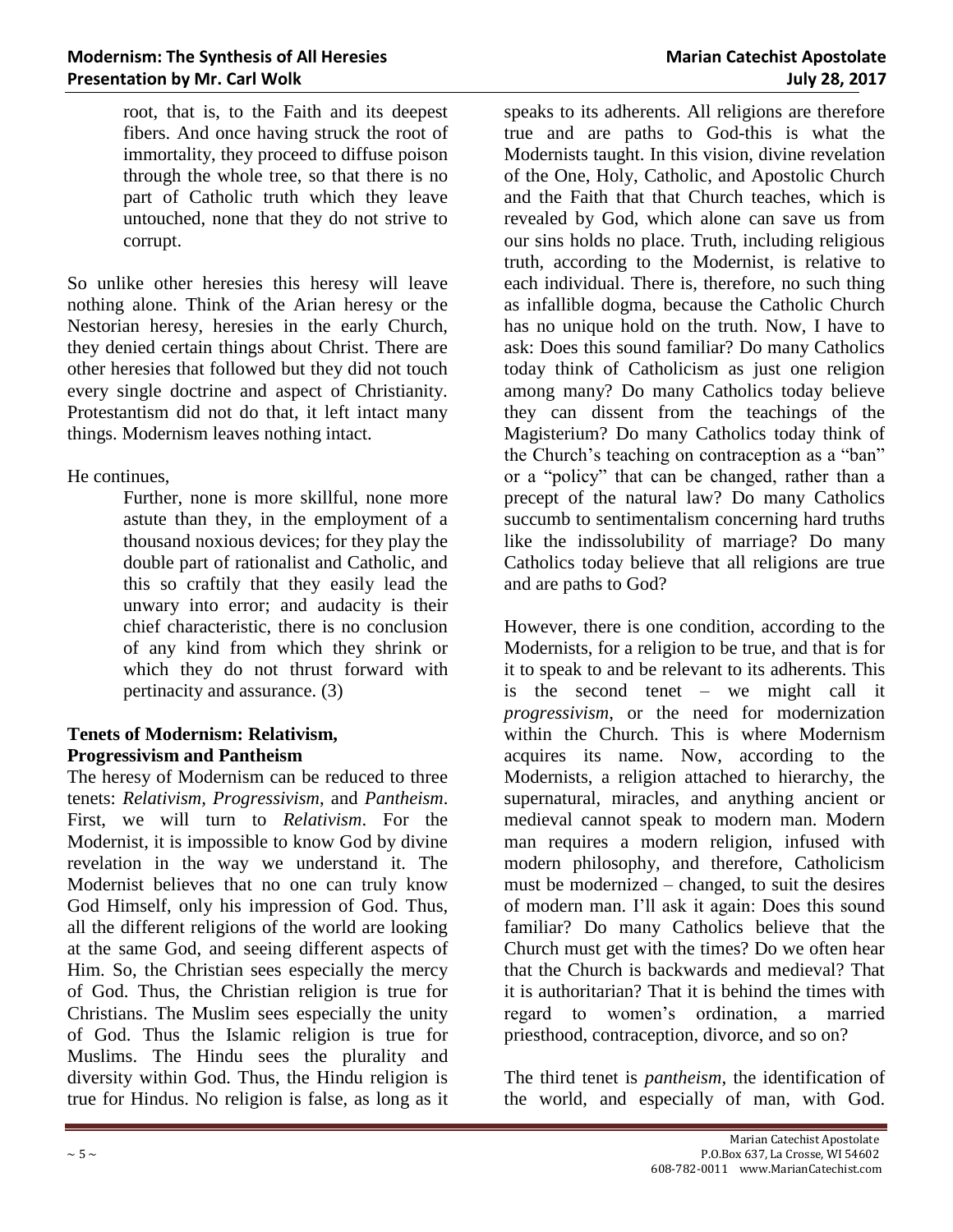#### **Modernism: The Synthesis of All Heresies <b>Marian Catechist Apostolate Marian Catechist Apostolate Presentation by Mr. Carl Wolk July 28, 2017**

According to Modernism, God is not the transcendent other, but man's spirit is one with the divine nature. According to Modernism, Christ was divine, because he was most in touch with this divine spirit within-the divine spirit that we all have to one degree or another. There is thus a dismantling of the distinction between God and man, (which Pius X reminded us is the mark of the Antichrist, so in a way, it is the theology of the Antichrist) between the supernatural and the natural, between the divine and the human, between the Church and the World. All these things get blended in Modernism. The Catholic religion therefore becomes less God-centered and more man-centered. And in becoming more mancentered, the Church flings its windows open to the world. Again, I will ask: Does this sound familiar? Do we sometimes find ourselves at a liturgy that seems to be more about man than about God? Do many Catholics today want the Church to become more tolerant of the modern world and accommodate its teachings to modern men–to change them so that modern man will accept them?

We must now turn to Pius  $X$ 's final verdict on this heresy. He writes,

> And now with Our eyes fixed upon the whole system, no one will be surprised that We should define it to be the synthesis of all heresies. Undoubtedly, were anyone to attempt the task of collecting together all the errors that have been broached against the faith and to concentrate into one the sap and substance of them all, he could not succeed in doing so better than the Modernists have done. (39)

# **Why Modernism is the Worst of all Heresies**

So what makes Modernism the worst of all heresies? First of all, its *relativism*. At least a Calvinist or a Muslim believes that dogma matters, and what we believe will determine where we spend our eternity. But a Modernist does not believe dogma matters, because he does not believe that there is one truth to which we must all submit. The basic assumption of religion – *that* 

*there is one truth, and it is knowable by the human mind* – is denied right off the bat. It is for this reason that St. Pius X wrote, "Modernism leads to the annihilation of all religion." In fact, in giving a history of revolution in Western thought, he says the first step is Protestantism, the second step is Modernism, and the next step will be atheism.

Secondly, its *progressivism*. If the Church had thrown its windows open to the world in the fourth or the fourteenth century, surely she would have suffered. But modernism wants to throw open the windows of the Church and let in the spirit of the world in the  $19<sup>th</sup>$ ,  $20<sup>th</sup>$ , and  $21<sup>st</sup>$  centuries: the era of Marxism, relativism, nihilism, gender ideology, abortion, and all the rest. The evils of this age exist on a monstrous scale, so the damage that a worldly spirit would do in the Church is great.

Thirdly, its *pantheism*. In *Second Thessalonians*, St. Paul tells us that the Antichrist will be "lifted up above all that is called God, or that is worshipped, so that he sitteth in the temple of God, shewing himself as if he were God." The Modernist tendency to dethrone the transcendent God and replace him with Man is perhaps a "foretaste" (in the words of Pius  $X$ ) of the religion of the Antichrist. The Antichrist will not be an atheist; he will demand the worship of Man, culminating in his own worship as man's false savior. Modernism is the theology of the antichrist.

Is this not strange? This is the worst heresy, the synthesis of all heresies, and most of us have either never heard of it, or if we have, do not know what it is. Not only that, but it is the most recent heresy, and we are unaware of its existence. Scarier still, most of us, to some extent, are influenced by it. How this happened – how we caught this illness – is a story for another day. Today, our task is to find the remedies for the illness now that we have diagnosed it.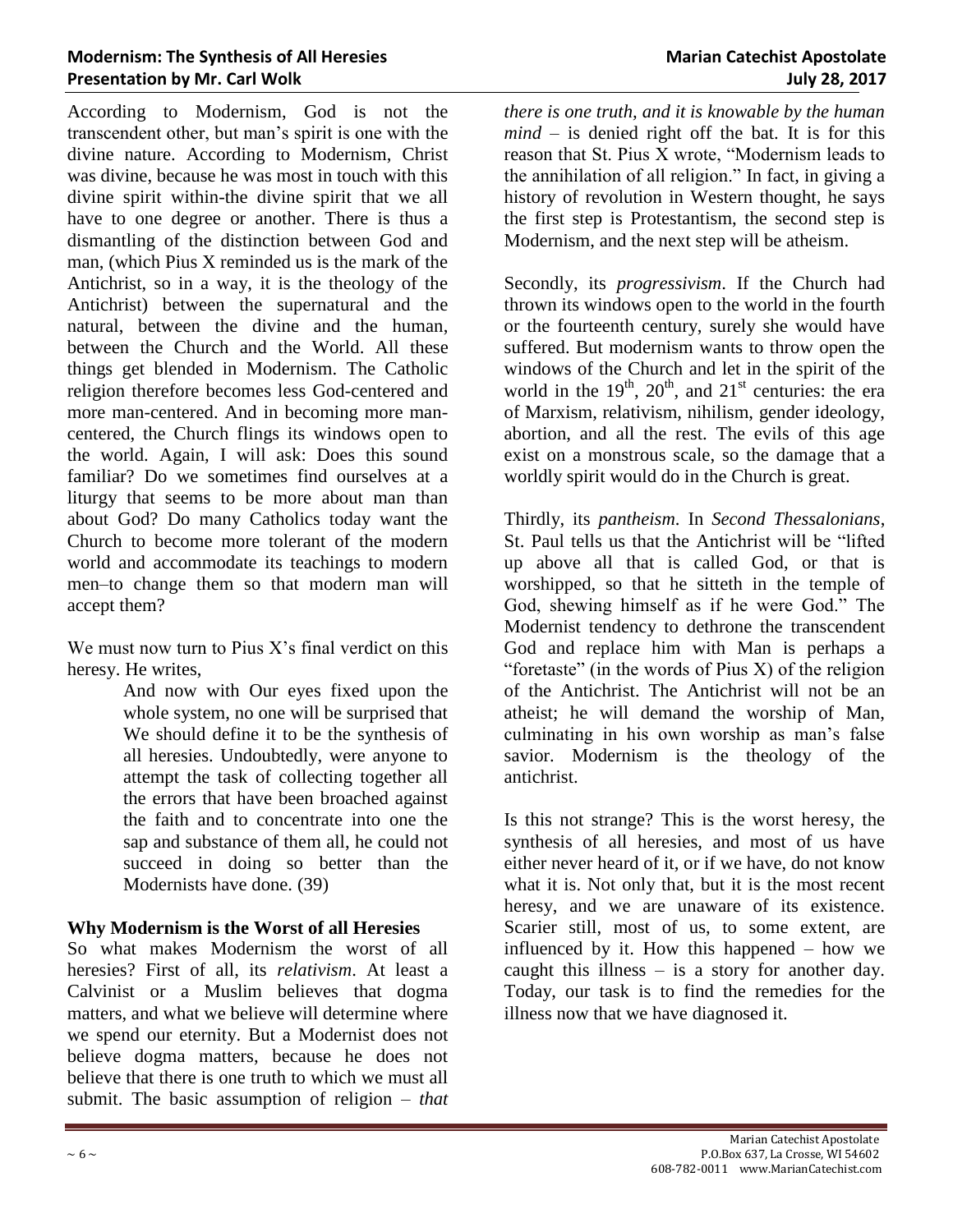#### **Tools to Save Souls – Three Chief Enemies of Modernism**

The present crisis of the Church goes by many names – liberalism, dissent, cafeteria Catholicism – but the best name, the most accurate name, is "Modernism." We are living through the great Modernist crisis in the Catholic Church. We are all here as teachers and catechists. If you lived during the Arian Crisis, you would, as a teacher or a catechist, be obliged to defend the divinity of Christ with St. Athanasius and the remnant faithful. If you lived during the Protestant Revolution, you would be obliged to defend Holy Mother Church with St. Thomas Moore. If you lived during the French Revolution, you would be obliged to defend God and King with the saint of the Anjou, leader of the Vendee resistance, Jacques Cathalineau. It is no different today. This is our apostolate: the defense of the Faith, and there are now generations of Catholics whose souls are in danger because they were taught not the doctrines of Christ but those of the Modernists.

But in the face of a crisis so large, confusion so pervasive, and contradiction so certain, what can we do? What tools do we have to save souls in this battle? This is where we benefit from having diagnosed the disease and named it – Modernism.

In *Pascendi*, Pius X not only explains and condemns Modernism, he also identifies its three chief enemies. He writes,

> They recognize that the three chief difficulties which stand in their way are:

- **1.** the scholastic method of philosophy,
- **2.** the authority and Tradition of the Fathers and

**3.** the Magisterium of the Church.

We can summarize these three as: Thomism, Tradition, and the Magisterium. The remainder of this lecture will look at each of these three enemies of Modernism, and why they oppose Modernism so strongly.

# **Scholastic Method of Philosophy, Thomism – A Chief Enemy of Modernism**

Before the Second Vatican Council, the method of seminary education was nearly the same no matter the institution. Scholastic philosophy and theology, done in the tradition of the medieval and modern theologians, held pride of place. Deeply rational and rooted in Aristotelian philosophy, scholastic philosophy found its greatest expression in the thought of St. Thomas Aquinas, which the Popes had mandated to be taught in Catholic seminaries and universities. Pope Leo XIII was particularly devoted to restoring the teaching of St. Thomas Aquinas to its rightful place. He wrote in *Aeterni Patris*,

> Among the Scholastic Doctors, the chief and master of all towers Thomas Aquinas, who, as Cajetan [a commentator on Aquinas] observes, because "he most venerated the ancient doctors of the Church, in a certain way seems to have inherited the intellect of all." The doctrines of those illustrious men, like the scattered members of a body, Thomas collected together and cemented, distributed in wonderful order, and so increased with important additions that he is rightly and deservedly esteemed **the special bulwark and glory of the Catholic faith**. With his spirit at once humble and swift, his memory ready and tenacious, his life spotless throughout, a lover of truth for its own sake, richly endowed with human and divine science, like the sun he heated the world with the warmth of his virtues and filled it with the splendor of his teaching." He elaborates, "…reason, borne on the wings of Thomas to its human height, can scarcely rise higher, while faith could scarcely expect more or stronger aids from reason than those which she has already obtained through Thomas. (AE 18)

While the Modernists were calling for Aquinas to be cast into the trash bin of history and replaced with modern philosophies, St. Pius X held firm: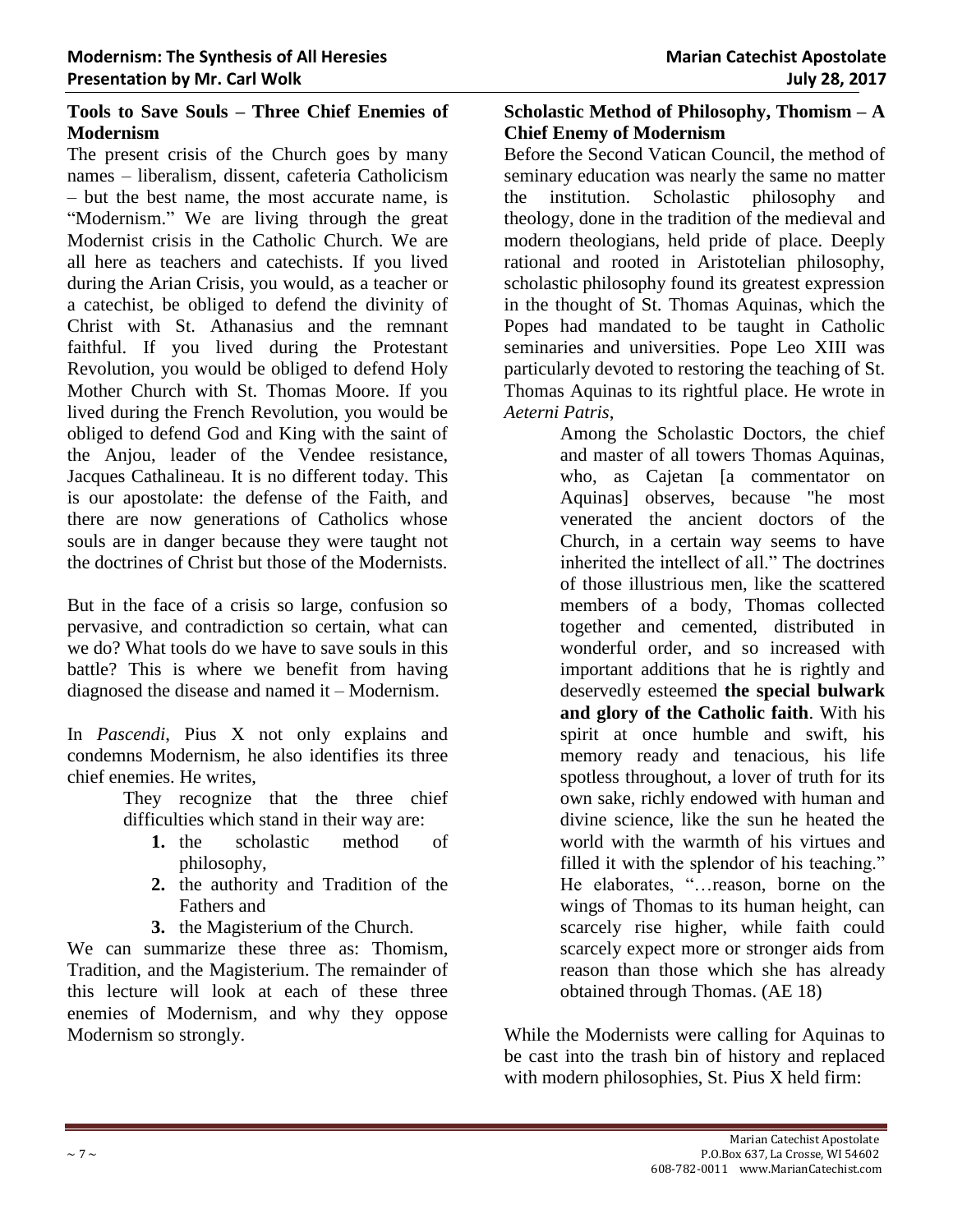In the first place, with regard to studies, We will and ordain that scholastic philosophy be made the basis of the sacred sciences. … And let it be clearly understood above all things that the scholastic philosophy We prescribe is that which the Angelic Doctor has bequeathed to us, and We, therefore, declare that all the ordinances of Our Predecessor on this subject continue fully in force, and, as far as may be necessary, We do decree anew, and confirm, and ordain that they be by all strictly observed. In seminaries where they may have been neglected let the Bishops impose them and require their observance, and let this apply also to the Superiors of religious institutions. Further let Professors remember that they cannot set St. Thomas aside, especially in metaphysical questions, without grave detriment.  $(45)$ 

So what is it that makes St. Thomas Aquinas's philosophy and theology so important for the refutation of Modernism? Firstly, there is simply a precision of thought that allows one to reason very clearly in order to both know the truth and refute error. Anyone who spends a significant time immersed in the thought of St. Thomas Aquinas will discover his mind moving more quickly and precisely than it has before. More specifically, however, St. Thomas Aquinas beautifully set forth the distinction between God and man, between the supernatural and the natural. While the details of this theology are too much to discuss today, it is important to note it, and to note that St. Pius X seemed to have had this aspect of his theology in mind. In a *Motu Proprio* promulgated in 1914, St. Pius X wrote,

> …the principles of philosophy laid down by St. Thomas Aquinas are to be religiously and inviolably observed, because they are the means of acquiring such a knowledge of creation as is most congruent with the Faith (*Contra Gentiles*, II, 2, 3); of refuting all the errors of all the ages, and of enabling man to distinguish clearly what things are to be attributed to

God and to God alone (*ibid*., iii; and *Sum. Theol*., 1, xii, 4: and liv, 1).

If we want to acquire the intellectual strength to defend the Faith against Modernism, we must return to the Angelic Doctor and the study of his works. In our seminaries, universities, and high schools, St. Thomas Aquinas must once again take pride of place. Defending the Faith without the aid of St. Thomas is like fighting with one arm tied behind our back.

## **The Magisterium of the Church – A Chief Enemy of Modernism**

The next enemy of Modernism is the Magisterium, that is, the teaching authority of the Church that rests in the Pope and Bishops. At the time of St. Pius X's *Pascendi*, the Modernists entirely minimized the authority of the Magisterium. Because they did not believe in the divine institution of the Church, they did not believe the Church could teach authoritatively and infallibly through its Magisterium. And while this error remains with us today in what is often called "dissent," another opposite error exists as well, one that views the Pope as a sort of dictator whose every word is authoritative and whose teaching can supersede and overturn all precedent and tradition. This second error is especially popular today as erring members of the Church attempt to impose Modernist teachings and disciplines on the Church. A proper understanding of the Magisterium, however, will rule out both of these errors.

The Magisterium can be divided into the Extraordinary and the Ordinary Magisterium. The Extraordinary Magisterium is exercised on occasions of grave crisis or need, and is done somewhat infrequently. It is also infallible in its teachings. One expression of this Extraordinary Magisterium is an Ecumenical Council, which is infallible when it defines dogma or condemns errors, which was done by every Ecumenical Council except Vatican II. The other expression of the Extraordinary Magisterium is a papal definition, like Pius IX's definition of the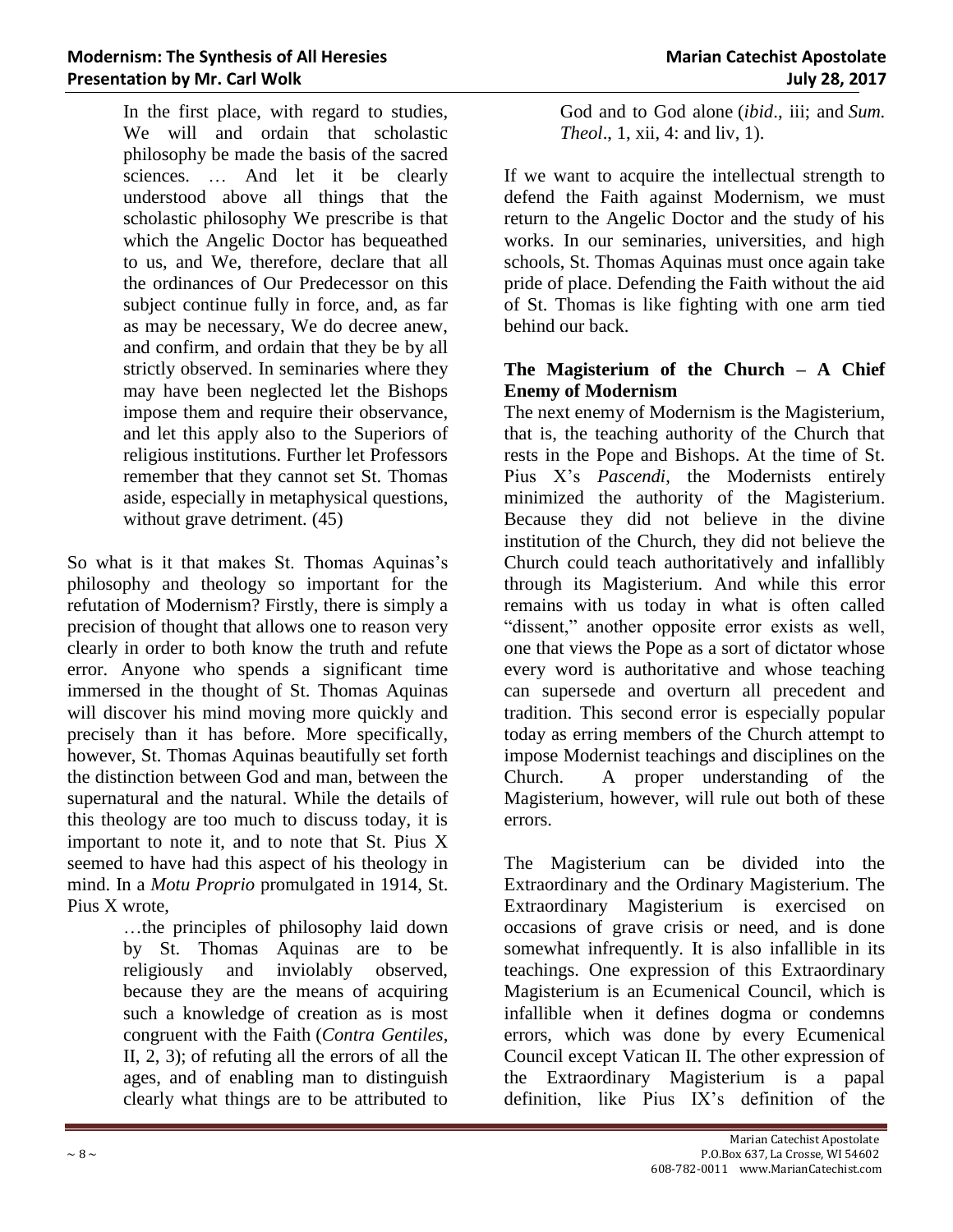Immaculate Conception. For this infallible, Extraordinary Magisterium to be invoked, the language of the document must make the intention to define doctrine very clear. Here is Pius IX's definition of the Immaculate Conception for reference:

> We declare, pronounce, and define: that the doctrine that maintains that *the Most Blessed Virgin Mary, at the first instant of her conception, by the singular grace and privilege of almighty God and in view of the merits of Jesus Christ, the Savior of the human race, was preserved immune from all stain of original sin* is revealed by God and therefore, firmly and constantly to be believed by all the faithful.

So how does a proper understanding of the Extraordinary Magisterium defend the Church against Modernism? First, it excludes dissent. It means that we are bound by Faith to believe all that the Ecumenical Councils and Popes have taught in an extraordinary manner as certainly true. Just because a Council is old or un-modern, it does not mean we can ignore it. Second, it excludes a view that would see the Pope and Bishops as infallible in their every word. Unless the Pope solemnly defines a doctrine or pronounces "*anathema sit*" on its detractors, we are not looking at an infallible teaching. In other words, the extraordinary Magisterium is not exercised on an airplane or in a footnote.

The Ordinary Magisterium is the teaching of the Popes and Bishops over the course of their normal pastoral duties. It includes such acts as encyclicals, apostolic exhortations, catechisms, and even homilies. The authority of an act of the Ordinary Magisterium is in proportion to its continuity in Tradition. If a Pope is repeating a teaching that has been constant in the Tradition of the Church, then the Ordinary Magisterium is actually infallible. One recent example of this was Pope St. John Paul II's condemnation of female ordination. If a teaching has some roots in the Tradition, it still retains an authority to which we must submit even if it is not infallible. If a

teaching of a Bishop or Pope's Ordinary Magisterium contradicts the entire Tradition of the Church, then it is one's duty to assent to the Magisterial Tradition, and not to the novelty. The clearest historical example of this was when Pope John XXII attempted to impose upon the Church the error that a soul cannot receive the Beatific Vision until the final judgment. He was heroically resisted by Dominicans, Franciscans, members of the hierarchy, and even the King of France. Eventually, he repented and his successor infallibly defined the dogma that souls may receive the Beatific Vision before the final judgment.

So how does a proper understanding of the Ordinary Magisterium defend the Church against Modernism? First, it means that we are bound by Tradition, not just by what has been infallibly defined by a Pope or Ecumenical Council. There is a tendency in the Church today, even among faithful Catholics, to believe that one must only submit to what has been defined by the Extraordinary Magisterium. This, however, is quite false because it ignores the authority of the Ordinary Magisterium – the authority of Tradition. When we have a theological question, the answer is always found by asking: What has the Church always taught? When we have a pastoral question, the answer is always found by asking: What has the Church always done? In the words of Pope St. Stephen in the  $3<sup>rd</sup>$  century, "Let nothing be innovated beyond what is traditional." Second, it means that the authority of a statement of the Ordinary Magisterium is in proportion to its continuity with Tradition. Therefore, no Bishop or Pope can use the Ordinary Magisterium to overturn Tradition. If a teaching by an erring member of the Magisterium contradicts the Tradition, and if the Tradition is of greater weight, one must submit to the Tradition, and not to the new teaching. We find this duty expressed by St. Paul in his letter to the Galatians:

But though we, or an Angel from heaven, preach a gospel to you beside that which we have preached to you, let him be anathema. As we said before, so I say now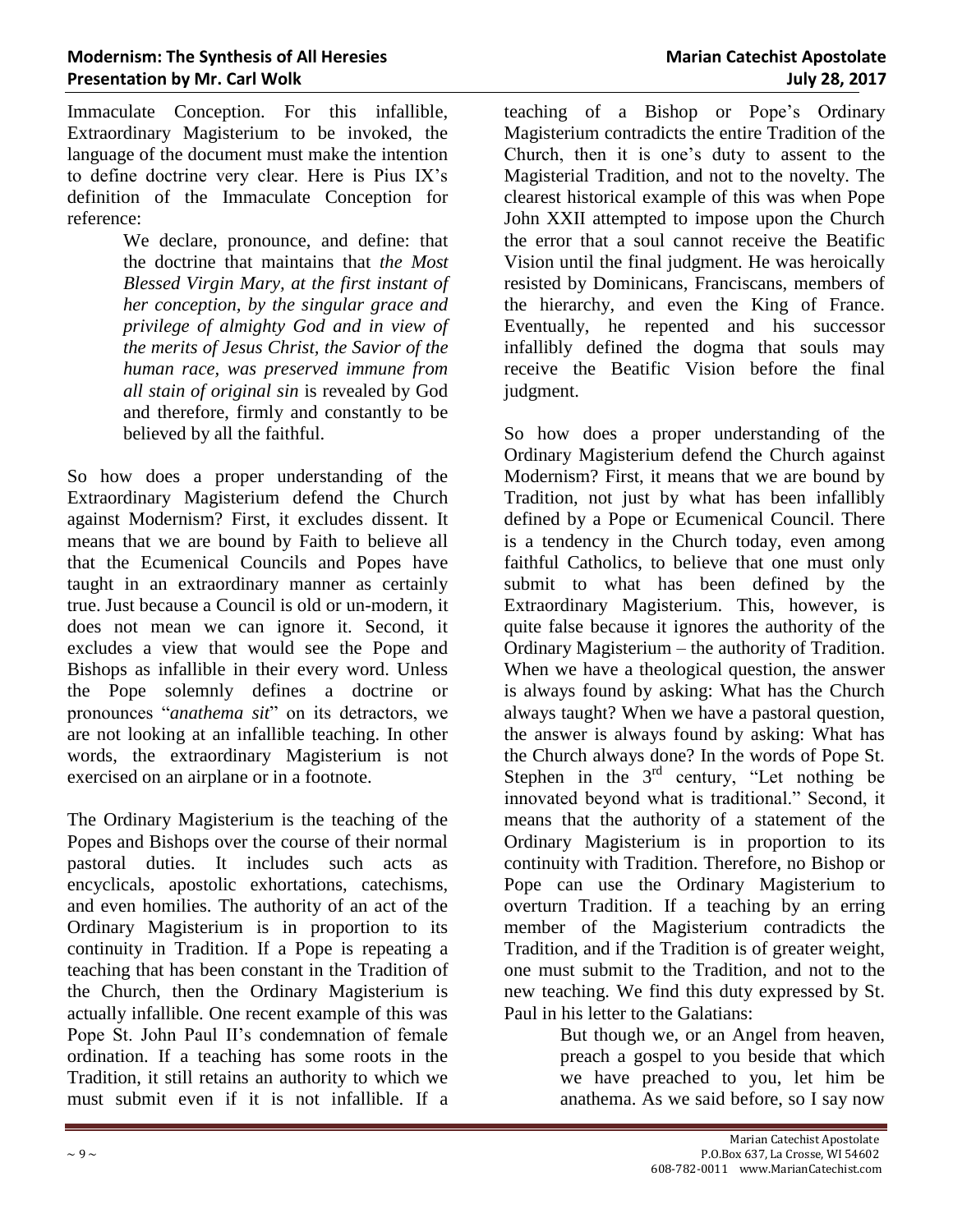again: If any one preach to you a gospel, besides that which you have received, let him be anathema. (*Gal*. 1:8-9)

For this reason, he "withstood [Peter] to his face" in Antioch, when St. Peter was to be blamed in his ministry.

# **Tradition of the Fathers – A Chief Enemy of Modernism**

The final enemy of Modernism is, according to St. Pius X, *Tradition*. He explains,

[The Modernists] exercise all their ingenuity in diminishing the force and falsifying the character of tradition, so as to rob it of all its weight. But for Catholics the second Council of Nicea will always have the force of law, where it condemns those "who dare, after the impious fashion of heretics, to deride the ecclesiastical traditions, to invent novelties of some kind . . . or endeavour by malice or craft to overthrow any one of the legitimate traditions of the Catholic Church"… (42)

#### **The Law of Prayer is the Law of Belief**

In particular, we are going to look at *liturgical*  tradition as an enemy of Modernism. *Lex orandi, lex credendi*: the law of prayer is the law of belief. If we pray and worship in a traditional manner, we will be inoculated against Modernism. If we pray and worship in a modern manner, we will be inoculated against Tradition.

The worship of God is the most important duty of every Catholic; if we are offering Him sub-par worship, this will make itself manifest in the beliefs of Catholics. To survive and respond to the Modernist crisis of the Church, there are many things we must put aright, but at the center must be the liturgy, because nothing is more important than our worship of God.

I am going to speak in particular of the Extraordinary Form of the Roman Rite, also known as the Tridentine Mass or Traditional Latin Mass. This is our connection to the liturgical tradition of the West. It is prayed today according to the 1962 *Roman Missal*, but in essentials it dates back to the Early Church. There are even rumors in Tradition that parts of the Roman Canon, which surrounds the words of Consecration, dates back to Peter himself.

To look at how the Traditional Latin Mass stands so strongly against the errors of Modernism, we will look at some of its most visible and notable characteristics. Some of these characteristics it may share with a more traditionally-celebrated *Novus Ordo* Mass. Still, not everything we will discuss can be accomplished outside of the Traditional liturgy.

We must first remind ourselves of what lies at the core of Modernism: the confusion of God and man. Modernism destroys the distinction between the supernatural and the natural. It destroys the distinction between God and man. It destroys the distinction between the Church and the World. Thus, to look at God, one does not look "out," but "in," to yourself or to your neighbor. One doesn't look towards the God who creates and rules the universe apart from it, but to God who is identical to the spirit of man. Thus, there is a turning towards man, a man-centeredness to the Modernist religion.

# **Position of Ad Orientem**

The *Ad Orientem* liturgy, that is – Mass celebrated towards the liturgical East, is the most perfect attack against this pantheism, and I think, in part, this is why it has been rejected. By turning the liturgy towards God, and not man; the object of our worship becomes very clear and very distinct from man. In the Traditional Latin Mass, the priest does not even make eye contact with the laity (except in the homily). He is busy offering perfect worship to God, and not man. The laity hardly see the face of the priest, but this is fitting, since they are not concerned with the personality of the priest, but worshipping God with Him.

Even the spatial symbolism of the Old Mass reenforces that great divide between God and man. As the priest ascends the altar, he is moving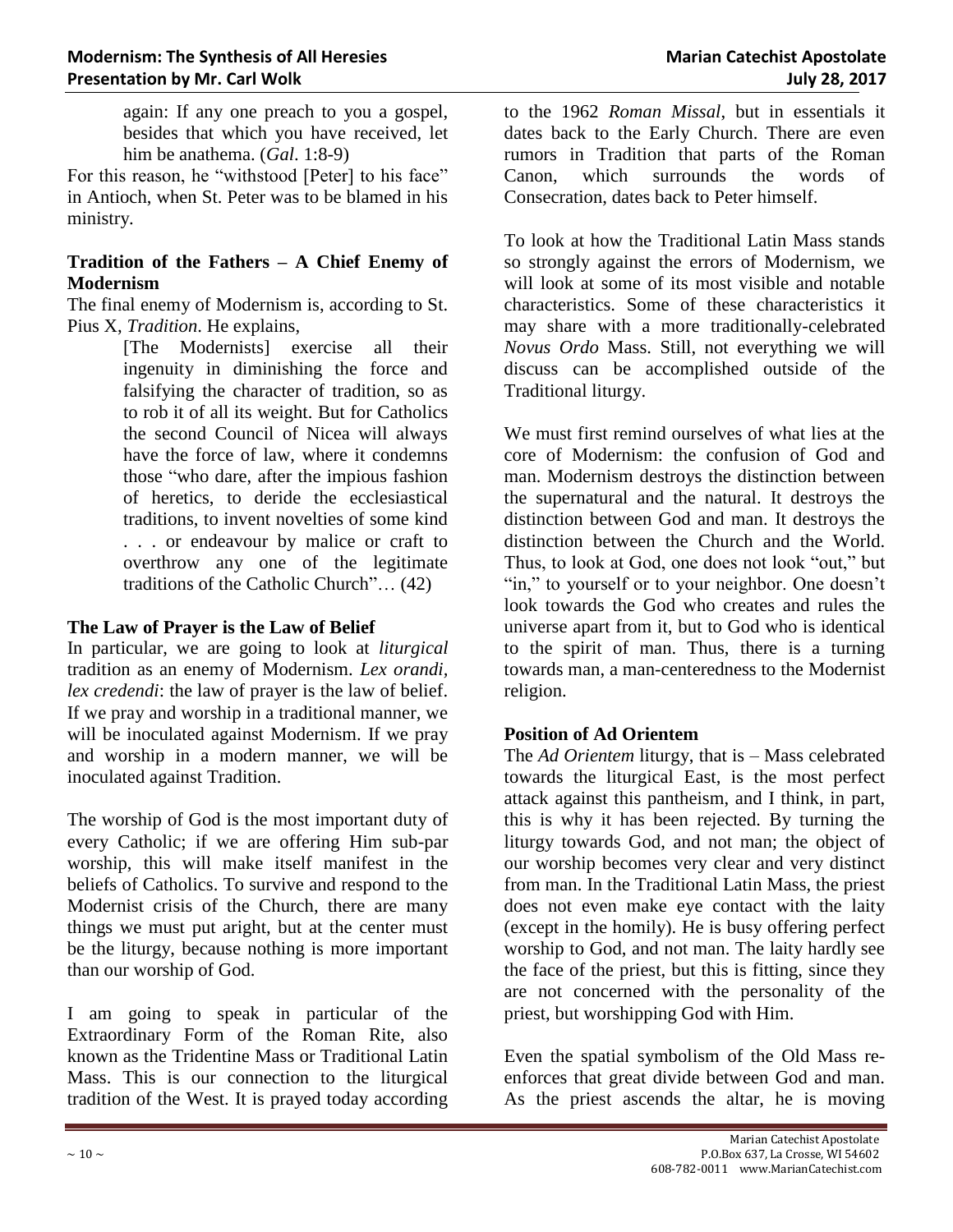upwards and outwards towards the liturgical East, from whence Christ is supposed to return. When he elevates the Eucharist, he holds it far above his head. This does not eliminate the fact that Christ bridged the great divide between God and man; we still approach the sanctuary to receive Holy Communion. But the point is that Christ built a bridge over the chasm, he did not eliminate the chasm. And if we symbolically pretend, through our liturgical action, that the chasm between God and man does not exist, then we will be less amazed by the bridge, and less impressed when we receive Holy Communion and taste the happiness of God. To put it simply, *Ad Orientem* liturgy restores a sense of the transcendence, the other-ness of God, and reminds us that the liturgy is not about human community but divine worship.

#### **The Language of Latin**

Again, the use of Latin reminds us that God is not our buddy, to be treated and spoken to like we would treat and speak to an equal. If we could transport ourselves back to saner times for a moment, imagine being a peasant and speaking to your king. You would understand that you could not use your everyday language. You would ask around to see with what title you should address him; you would practice what you would say; you would learn what vocabulary to use. You wouldn't say, "Good king sir, could I have a bit of a favor." You would say, "Your worship, deign to grant a request of your humble servant." You would modify your language because you are speaking to someone of higher rank. The inequality between the two of you would demand reverence on your part, and your reverence would express itself in the language you use. We could give more mundane examples than that. Children do not speak to adults the same way they speak to each other. We do not speak to priests the same way we speak to each other. Thus, if we modify our language when we speak to our human superiors, how much more must we modify our language when we speak to God, who is infinitely greater than us. In the Traditional Latin Mass, He is spoken to in a sacred tongue, the ancient tongue of

the Church, which at this point, is spoken only by the Church. He is often spoken to in hushed tones, but sometimes the priest speaks to Him in chant.

If God is just one of the guys, then it makes sense to have a casual liturgy, with adlibbing, jokes, and vernacular language. But if God is not one of us, if God is infinitely greater than us, if this is the God who judges souls – rewarding the just with His own happiness and condemning the wicked into everlasting torment – then, perhaps, we might speak to Him with greater solemnity, perhaps even – like that peasant before his king – learning to speak a language that will be quite foreign. And if the liturgy really is Heaven on earth, and if we recognize the vast chasm between Heaven and earth, perhaps it would make sense to recognize that when we are at Mass, we are pilgrims in a foreign land. When we pray in the Latin tongue, we are recognizing these two facts: that God is infinitely greater than us, and so we must speak to Him differently, and that Heaven is infinitely foreign to us, and so to come to learn of its delights we must speak a foreign tongue. The very strangeness of Latin is the case for Latin.

#### **Altar Rail**

The Altar Rail stands as a boundary between Heaven (the sanctuary) and earth (the nave). It represents the chasm between God and man, between the supernatural and the natural. In the traditional liturgy, this boundary is held firm. The only person you will ever see cross from one side to the other might be the priest. Now, for Modernism, the altar rail is intolerable, because Modernism is all about smashing down the divide between God and man, Heaven and earth. For Modernism, God is the spirit with man's own history. He is not "out there," but "in here." Thus, for the Modernist, the altar rail is a lie. It makes God transcendent and "other." It says; you may come this far and no further, since beyond this gate is Heaven, which you have yet to attain. So, it is no surprise, that after the Council, one of the first things to go was altar rails.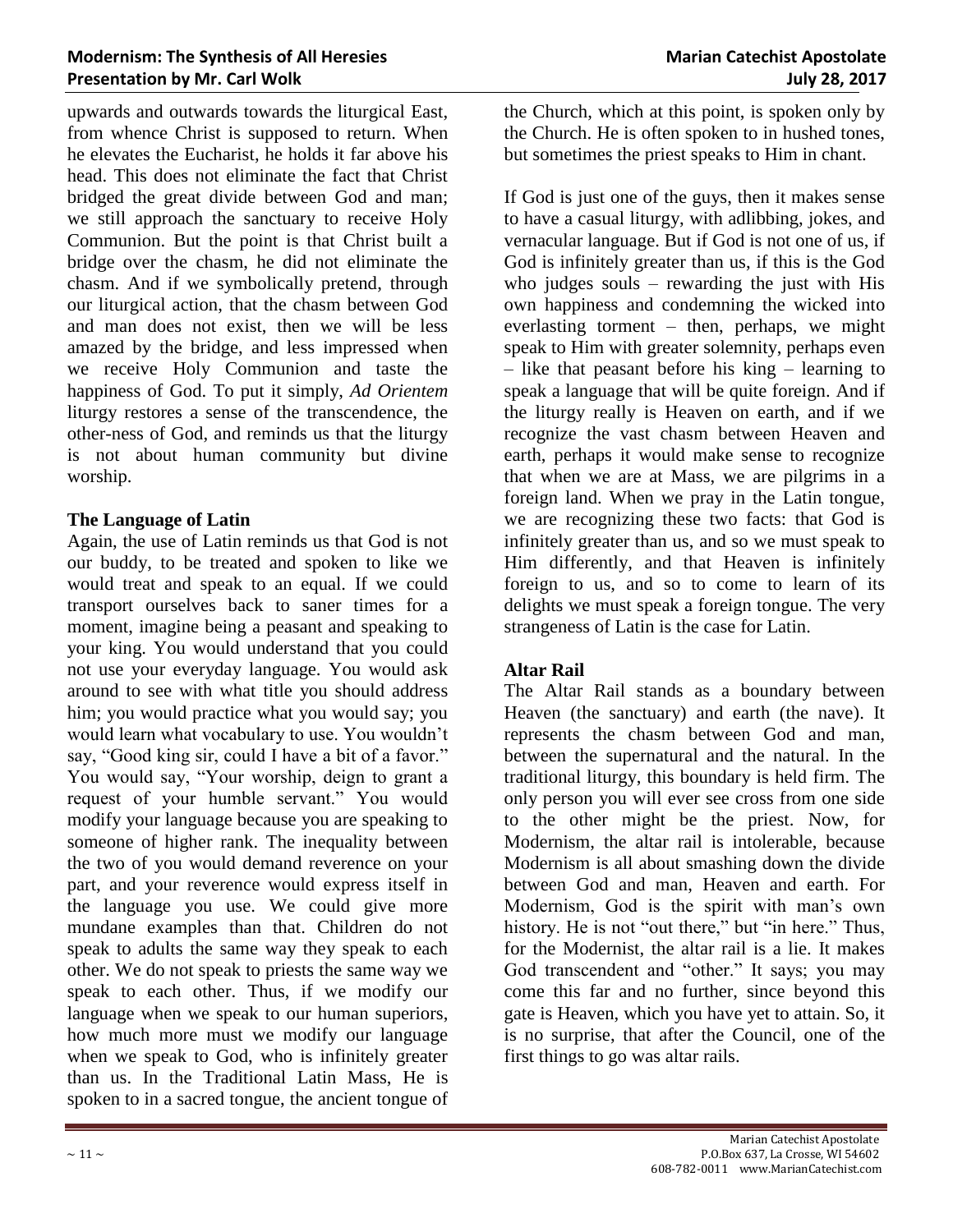# **The Ministerial Priesthood and Common Priesthood of the Laity**

Parallel to this is the tendency to blend together the active priesthood of a sacramental priest and the passive priesthood of the laity. We are so entirely used to things like Extraordinary Ministers of Holy Communion that we do not bat an eye. But a well-catechized Catholic from any time before the 1960s would be utterly shocked. He would say, "That's the job of someone with Holy Orders! That is a right only given with ordination!" It is true that lay persons have a sort of priesthood, but it is a passive priesthood. Our priesthood means that we can receive the Sacraments. It means we hear the Word of God. It means we are given Holy Communion. The priesthood of a member of Holy Orders is active. It means that he can cause the Sacraments. It means he can read the Word of God. It means he can dispense the Sacraments. When we start breaking down this barrier between the sanctuary and the nave, between the priesthood and the laity, we are subtly breaking down the barrier between Heaven and earth, breaking down the barrier between God and man.

In the Classical Roman liturgy, there is a beautiful balance of God as transcendent and God as intimate. The boundary between the sanctuary and the nave highlights God's utter transcendence. But when we approach the altar rail, Christ passes over from Heaven to earth and into our souls. Thus, we experience the intimacy of God. The paradox is that the more transcendent we make God in the liturgy, the more intimate He becomes when we receive Him.

#### **Sin and Hell**

Another effect of pantheism and the resultant humanist worship of man is that sin and Hell are downplayed or rejected. If God is within man's own nature, then man's tendency is towards good. And if man's tendency is towards good, then we have far over-estimated the prevalence of sin and the possibility of Hell. We know, however, that man's tendency is not towards good but towards evil. This is not due to his nature, which is good,

but due to Original Sin. Indeed even after Baptism, concupiscence remains, and so this tendency towards sin must continue to be fought.

The Traditional Liturgy is not soft about the real existence of sin, the real danger of Hell, and our real enemy, Satan. For example, the old baptismal rite contained three solemn exorcisms, one of which reads:

Priest: I exorcise thee, unclean spirit, in the name of the Father  $+$  and of the Son,  $+$  and of the Holy  $+$  Spirit, that thou goest out and depart from this servant of God, N. For He commands Thee, accursed one, Who walked upon the sea, and stretched out His right hand to Peter about to sink. Therefore, accursed devil, acknowledge thy sentence, and give honor to the living and true God: give honor to Jesus Christ His Son, and to the Holy Spirit; and depart from this servant of God, N. because God and our Lord Jesus Christ hath vouchsafed to call him (her) to His holy grace and benediction and to the font of Baptism.

The Old Mass is very clear on the need to be in the state of grace to receive Holy Communion For example, the old rite contains the following prayer before Communion that the laity would have witnessed at every Mass:

> Let not the partaking of Thy Body, Lord Jesus Christ, which I, though unworthy, presume to receive, turn to my judgment and condemnation; but through Thy loving kindness, may it be to me a safeguard and a remedy for soul and body, Who with God the Father in the unity of the Holy Ghost, God, forever and ever. Amen.

The following famous passage from St. Paul was read three times in the liturgy every year:

Therefore whosoever shall eat this bread, or drink of the chalice of the Lord unworthily, shall be guilty of the Body and of the Blood of the Lord. But let a man prove himself; and so let him eat of that bread, and drink of the chalice. For he that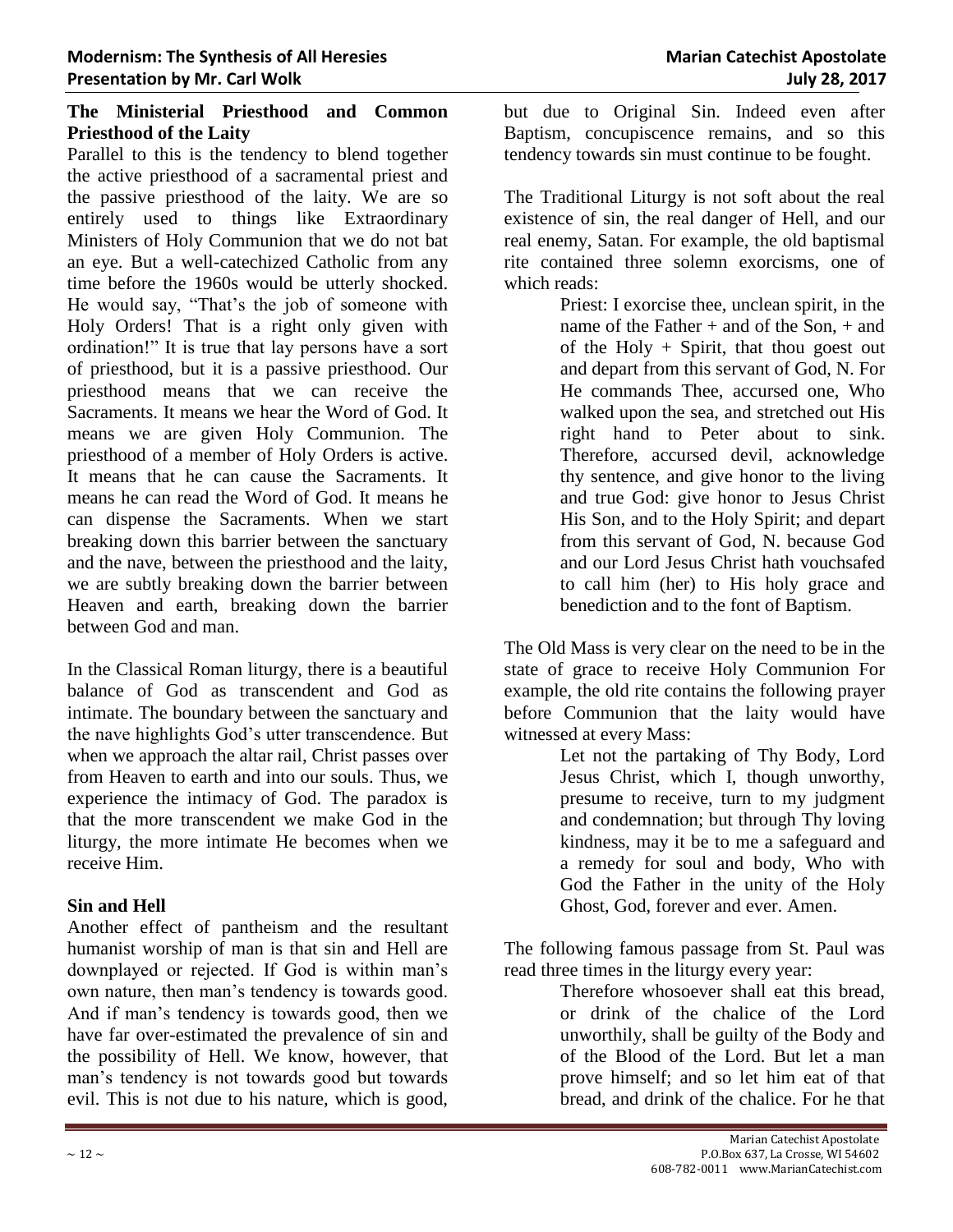eatheth and drinketh unworthily, eateth and drinketh judgment to himself, not discerning the Body of the Lord. (1 *Cor* 11:27–29)

Previously, this passage, which warns of the danger of damnation for receiving Holy Communion in a state of sin, was read once on Holy Thursday and twice on *Corpus Christi*. It still is in the old rite, but if someone has only been attending the new rite, they would not have heard this passage for almost 50 years.

#### **Silence and the Interior Life**

For many people, one of the most attractive things about the old rite is its silence. "Active participation" in this liturgy consists not in a dialogue with the priest, mandatory singing, handshaking, or the like. It consists in the approach of a soul towards God that is only possible with silence. One may pray the prayers of the priest using a hand missal, turning over the familiar and ancient phrases in the interior of one's soul. Or one can do what Western Catholics have done for over a millennium, and let the priest say the prayers he was ordained to say, while we enter into our soul and join our will with that of the priest through private meditation.

At the Traditional Latin Mass, you are given an hour or so to prepare yourself for Holy Communion, and you can do whatever best accomplishes that. You can pray every word the priest prays. You can meditate on how Christ laid down his life to be the bridge across the infinite chasm between you and God. You can meditate on the glory of Our Lady in Heaven. You can pray about, meditate about, or concern yourself with whatever you think will be most fruitful.

Why is this specifically opposed to Modernism? Because Modernism hates the interior life. Modernism wants you to be focused first and foremost with everyone around you, with service to man. But Christ wants you to be focused first and foremost with God, with service to God.

Modernism wants the liturgy to be about community-building. Christ wants the liturgy to be about the worship of God.

Modernism wants action. Christ wants contemplation, from which action can flow. And contemplation can only take place through dedication to the interior life, and especially to mental prayer. And a condition of mental prayer is silence; it cannot be done without silence. The silence of a Latin Mass enables the soul to free itself from constant stimulation from without and turn to God.

According to Modernism, the spirit of God is the spirit of history, driving the development of mankind towards its future pinnacle. Moreover, since religion is part of the human experience, religion also must always evolve and change. The Catholic Church, therefore, must not cling to its past, rigid in its traditions. Instead, it must change itself to meet the needs and reflect the philosophy of modern man. It needs to modernize, and it is from this tenet that Modernism takes its name. The Old Mass, on the contrary, refuses to Modernize. There are obvious ways in which this is clear. For example, it refuses to let go of the Ancient Roman Canon, once considered the very essence of the Roman Rite. This means that at every Mass the martyrs and Popes of the Early Church are prayed to. We are not allowed to forget about our roots. But even more importantly, the whole atmosphere of the old rite stands in contradiction to modernity. Everywhere, we see the effects of Ockham, Descartes, Luther, Calvin, Kant, Sartre, Nietzsche, Marx, Freud, and the rest of the messengers of modernity. All has been affected; even the Church has not survived unscathed from the twentieth century.

But, this Old Mass is like a miracle, preserved against all odds out of a shipwreck. One can smell the incense and breathe like saints breathed. One can read the beautiful introits and think like the saints thought. One can bow one's head during the silent Canon and pray like the saints prayed. One can forget for a short time the horrors that have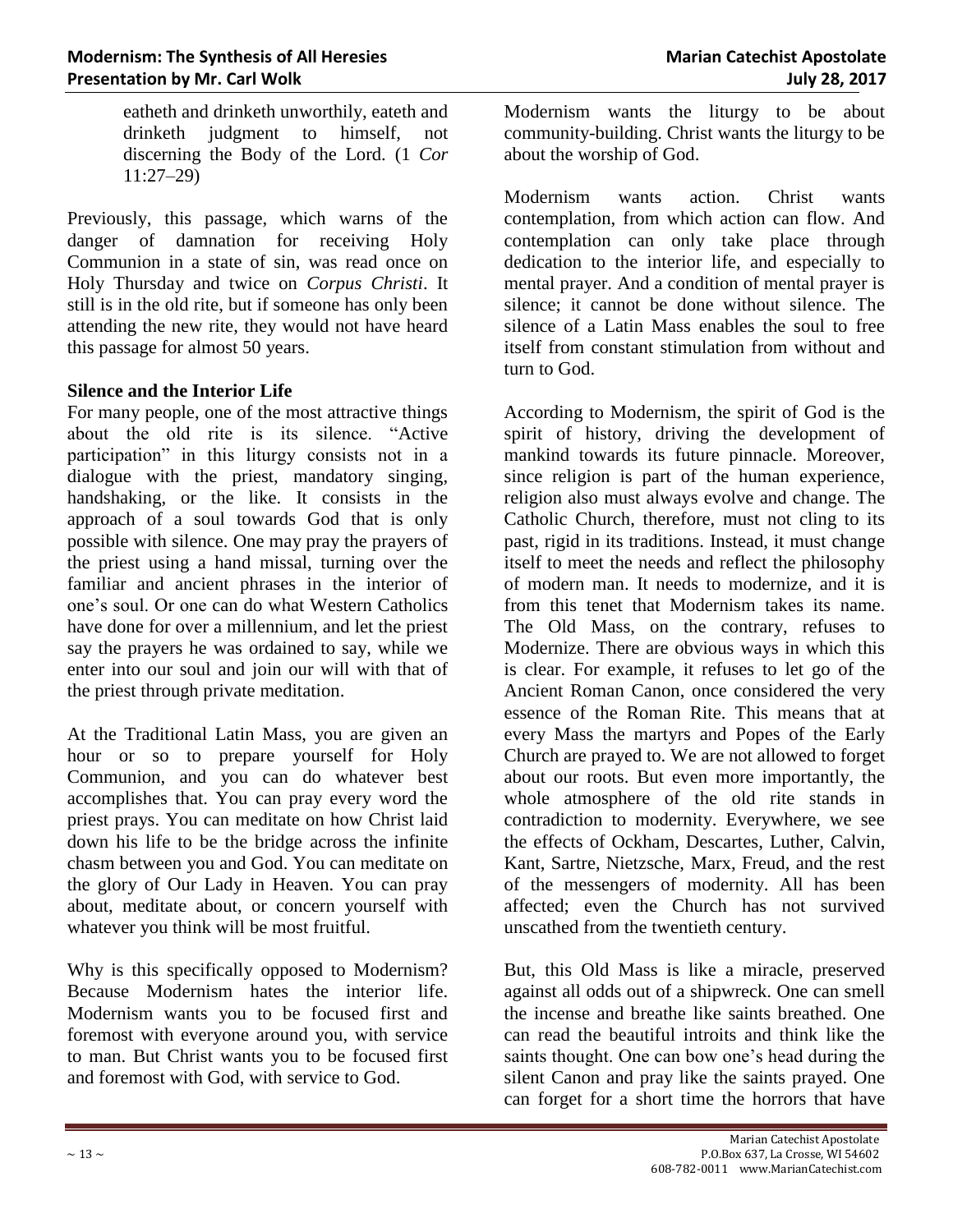assaulted the West and have destroyed Christendom, for during these solemn minutes one prays with St. Benedict even as night closes once more on Christendom.

## **Our Lady – Conqueror of all Heresies**

But there is one more enemy of Modernism, and it is certainly the most important: the Immaculate Conception of Our Lady. Pope Pius IX published his *Syllabus of Errors* on the 10<sup>th</sup> anniversary of the definition of the Immaculate Conception because he knew it was Mary who would conquer all heresies, especially modern ones. Pope St. Pius X said that the Immaculate Conception would be the antidote to the "confluence of errors" then swirling. Pius X, like so many of his age, hoped for the intercession of Our Lady to triumph over the works of the devil. He spoke of,

a sort of secret instinct which leads Us to regard as not far distant the fulfillment of those great hopes to which, certainly not rashly, the solemn promulgation of the dogma of the Immaculate Conception opened the minds of Pius, Our predecessor, and of all the Bishops of the universe.

St. Maximilian Kolbe had the same vision of the future: "We live in an epoch which could be called the beginning of the era of the Immaculate." And "Under her banner a great battle will be fought and we will raise her flags upon the fortresses of the prince of darkness."

These prophetic hopes were fulfilled on July 13, 1917. Our Lady of Fatima did not announce the immediate triumph over error and sin, but instead promised much suffering if we did not follow her guidance. She did promise, however, that in the end, her Immaculate Heart would triumph. The crisis that the Church has experienced since the 1960's was, even before it took place, connected with Fatima by Cardinal Pacelli, who would later become Pope Pius XII. In 1933, he said,

> I am concerned about the confidences of the Virgin to the little Lucia of Fatima. This persistence of the Good Lady in face

of the danger that threatens the Church is a divine warning against the suicide that the alteration of the Faith, in its liturgy, its theology, and its soul, would represent.

I hear around me innovators who wish to dismantle the Sacred Chapel, destroy the universal flame of the Church, reject her ornaments, and make her remorseful for her historical past. Well, my dear friend, I am convinced that the Church of Peter must affirm her past, or else she will dig her own grave. […]

A day will come when the civilized world will deny its God, when the Church will doubt as Peter doubted. She will be tempted to believe that man has become God, that His Son is only a symbol, a philosophy like so many others. And in churches, Christians will search for the red lamp where Jesus awaits them, like the sinful woman crying out before the empty tomb: "Where have they taken Him?"

Then, priests will rise up from Africa [one thinks of Cardinal Sarah], from Asia [Bishop Athanasius Schneider], from America [perhaps Cardinal Burke], formed here in this seminary of the Missions, who will say and who will proclaim that the "bread of life" is not ordinary bread, that the mother of the God-man is not a mother like others. And they will be cut to pieces to testify that Christianity is not a religion like others, since her head is the Son of God, and the Church is His Church.

Indeed, Cardinal Burke recently expressed the same sentiments in Rome, quoting Frère Michel de la Sainte Trinité:

> In short, the triumph of the Immaculate Heart of Mary undoubtedly refers much more to the third Secret than even the second. For the recovery of peace will be a gift from Heaven, but it is not, properly speaking, *the triumph* of the Immaculate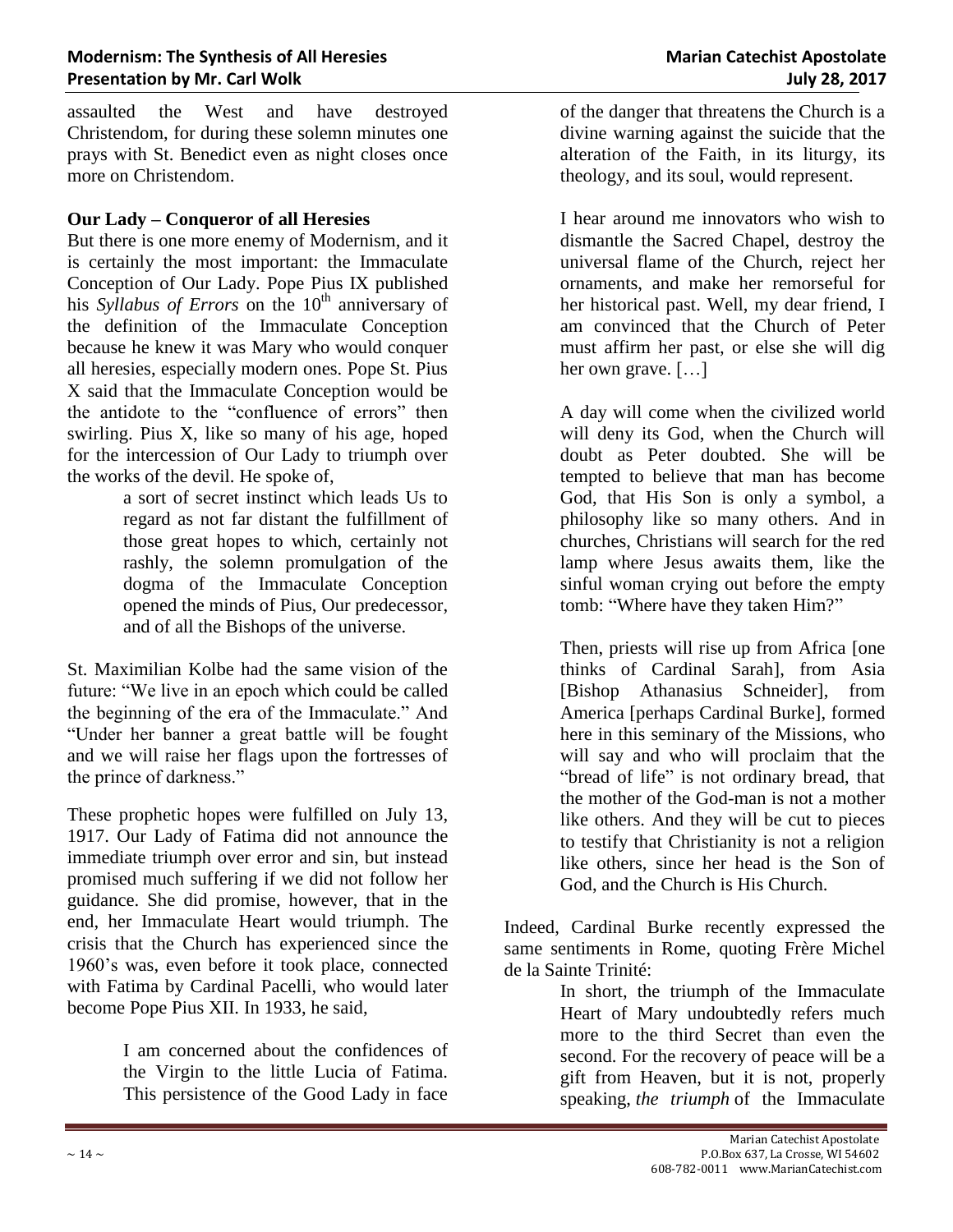Heart of Mary. Her victory is of another order, supernatural, and then temporal by addition. It will first be the victory of the Faith, which will put an end to the time of apostasy, and the great shortcomings of the Church's pastors.

#### **Conclusion – Arm Yourself**

The first step to the renewal of the Church is getting our terms correct. This is a war between Catholic Tradition and heretical Modernism. This is what Bishop Athanasius Schneider has called "the fourth great crisis" of the Church. This must be on the forefront of our minds as we are growing our apostolate within the Church. We are seeking to save souls from the deadly errors of Modernism, errors which destroy the virtue of Faith and send souls to Hell.

To arm ourselves against this heresy, we must study the teachings of the Magisterium of the Church, acquaint ourselves with the doctrine of St. Thomas Aquinas, and immerse ourselves in the liturgical tradition of the West, especially as it exists in the Traditional Latin Mass. Finally, we must turn to Our Lady, of whom the Little Office of the Blessed Virgin Mary says: "Thou alone hast destroyed all heresies."

In 1712, St. Louis de Montfort wrote,

My dear friend, when will that happy time come, that age of Mary, when many souls, chosen by Mary and given her by the most High God, will hide themselves completely in the depths of her soul, becoming living copies of her, loving and glorifying Jesus? That day will dawn only when the devotion I teach is understood and put into practice.

The devotion he taught was Marian consecration, the sign of which is the Brown Scapular, and the fulfillment of which is the Rosary. Our Lady of Fatima called us to both of these practices. When the Church is restored to her former splendor, and when Modernism is finally suppressed, it will have been Our Lady's doing. Our apostolate –

especially, the recovery of Catholic Tradition – will only be fruitful if its foundation is in the *interior life*, a divine friendship with Jesus Christ that is formed in the womb of Mary.

Thank you for the opportunity of speaking to you today, and I would be happy to answer any questions.

#### **Q&A Session**

#### QUESTION:

Are you telling us that the *Novus Ordo* Mass contains errors of Modernism? It seems to be what you are implying.

#### ANSWER:

No. What I am saying is that the things that are contained in the Traditional Latin Mass are bulwarks against Modernism. Things like the silence, the *ad orientem* position of the priest, the Latin language, but all three of these can be incorporated into a *Novus Ordo* Mass as well. I'm not degrading the *Novus Ordo* Mass; I am saying that there are powerful tools that the Latin Mass has, that, like Pope Benedict XVI said in *Summorum Pontificum,* could easily enrich the new rite as well.

The Traditional Latin Mass has many strong barriers against Modernism and some of those can be done in the *Novus Ordo* Mass. *A reform of the reform* as Pope Benedict XVI has stated.

The reason I highlight the Traditional Latin Mass is because many of us are not nearly as familiar with it as we are with the *Novus Ordo* Mass.

#### **HANDOUTS:**

- **1.** See also the handout titled, "**Sourcebook of Key Magisterial Texts**." The magisterial texts sampled are from the heroic Popes (1830-1958) who taught clearly, frequently, and profoundly against modern errors that threatened to undermine the Church. They constitute an antidote for the present crisis in the Church.
- **2.** "Pop Quiz" on the next page.